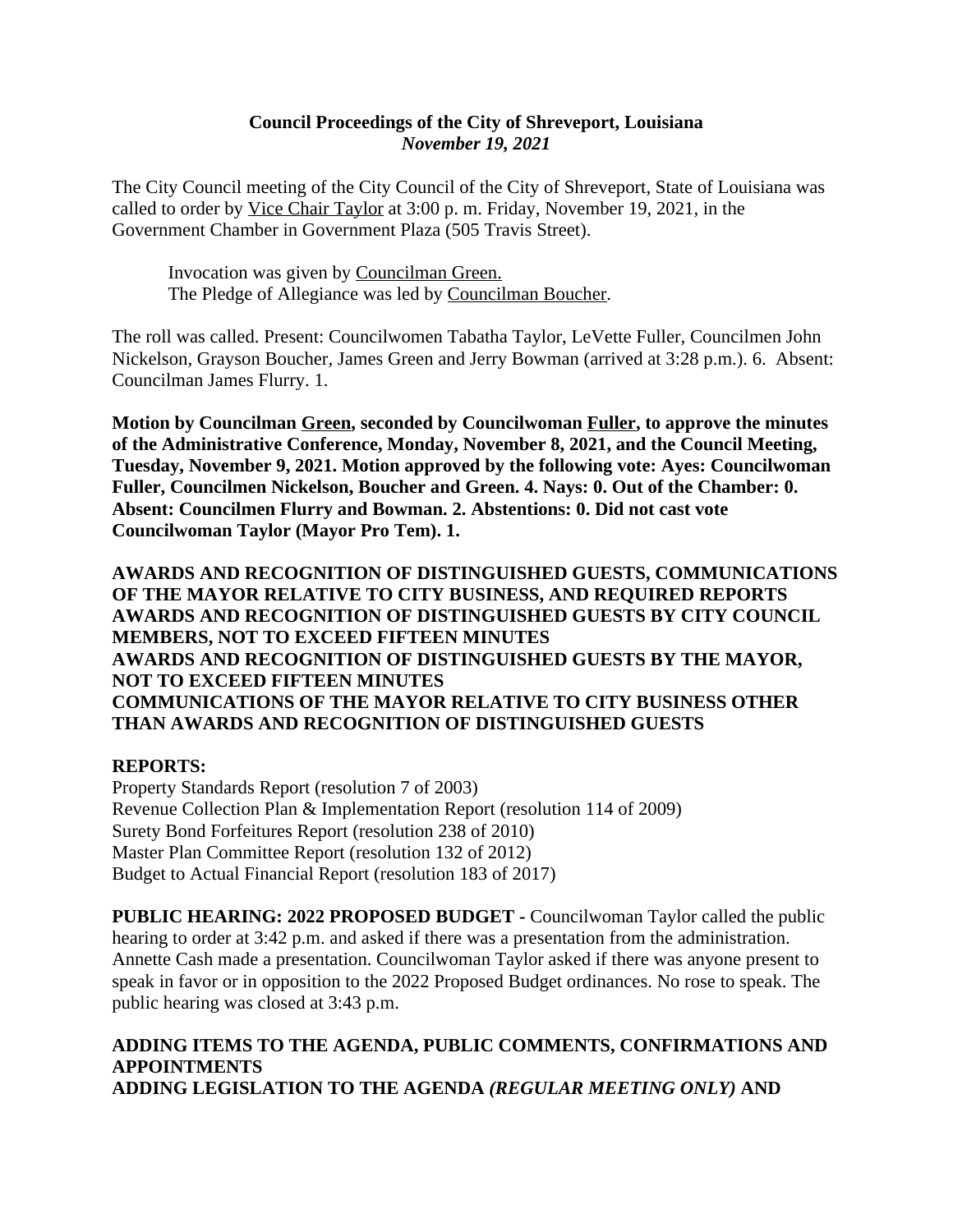### **PUBLIC COMMENTS ON MOTIONS TO ADD ITEMS TO THE AGENDA PUBLIC COMMENTS (IN ACCORDANCE WITH SECTION 1.11 OF THE RULES OF PROCEDURE) (ADMINISTRATIVE CONFERENCE ON ANY MATTER OF PUBLIC CONCERN REGARDLESS OF WHETHER THE ITEM IS ON THE AGENDA) (REGULAR MEETING ON MATTERS WHICH ARE ON THE AGENDA)**

*Alex Vuzzella made general comments as it relates to a retention raise for the Shreveport Police Department.* 

*Marvin Muhammed made general comments as it relates to Resolution No. 135 of 2021.*

*Jason Hyde, Shawn Guilbault, Tiffany Hyde, Isaiah Lee, Mark Medicus spoke in opposition to Ordinance no(s). 192, 193 and 194 of 2021.*

*D'Andrias Clark spoke in support of Ordinance No. 207 of 2021.*

# **CONFIRMATION AND APPOINTMENTS**:

Downtown Development Authority – Drayden Dunn Shreveport-Bossier Sports Commission Authority Board - Patrick Wesley Shreveport-Bossier Convention and Tourism Board - Alan Jackson

**Motion by Councilman Green, seconded by Councilman Bowman, to confirm the executive appointments of Drayden Dunn to Downtown Development Authority, Patrick Wesley to the Shreveport-Bossier Sports Commission Authority Board and Alan Jackson to the Shreveport-Bossier Convention and Tourism Board. Motion approved by the following vote: Ayes: Councilwoman Fuller, Councilmen Nickelson, Boucher, Green and Bowman. 5. Nays: 0. Out of the Chamber: 0. Absent: Councilman Flurry. 1. Abstentions: 0. Did not cast a vote: Councilwoman Taylor (Mayor Pro Tem). 1.**

**CONSENT AGENDA LEGISLATION TO INTRODUCE ROUTINE ORDINANCES AND RESOLUTIONS RESOLUTIONS**: NONE **ORDINANCES**: NONE **TO ADOPT ORDINANCES AND RESOLUTIONS RESOLUTIONS:** NONE **ORDINANCES**: NONE **REGULAR AGENDA LEGISLATION RESOLUTIONS ON SECOND READING AND FINAL PASSAGE OR WHICH WILL REQUIRE ONLY ONE READING** *The Clerk read the following:*

**Resolution No. 132 of 2021:** A resolution authorizing the mayor to execute an Option to Ground Lease between the City of Shreveport and Shreveport HP Allendale, LLC and otherwise providing with respect thereto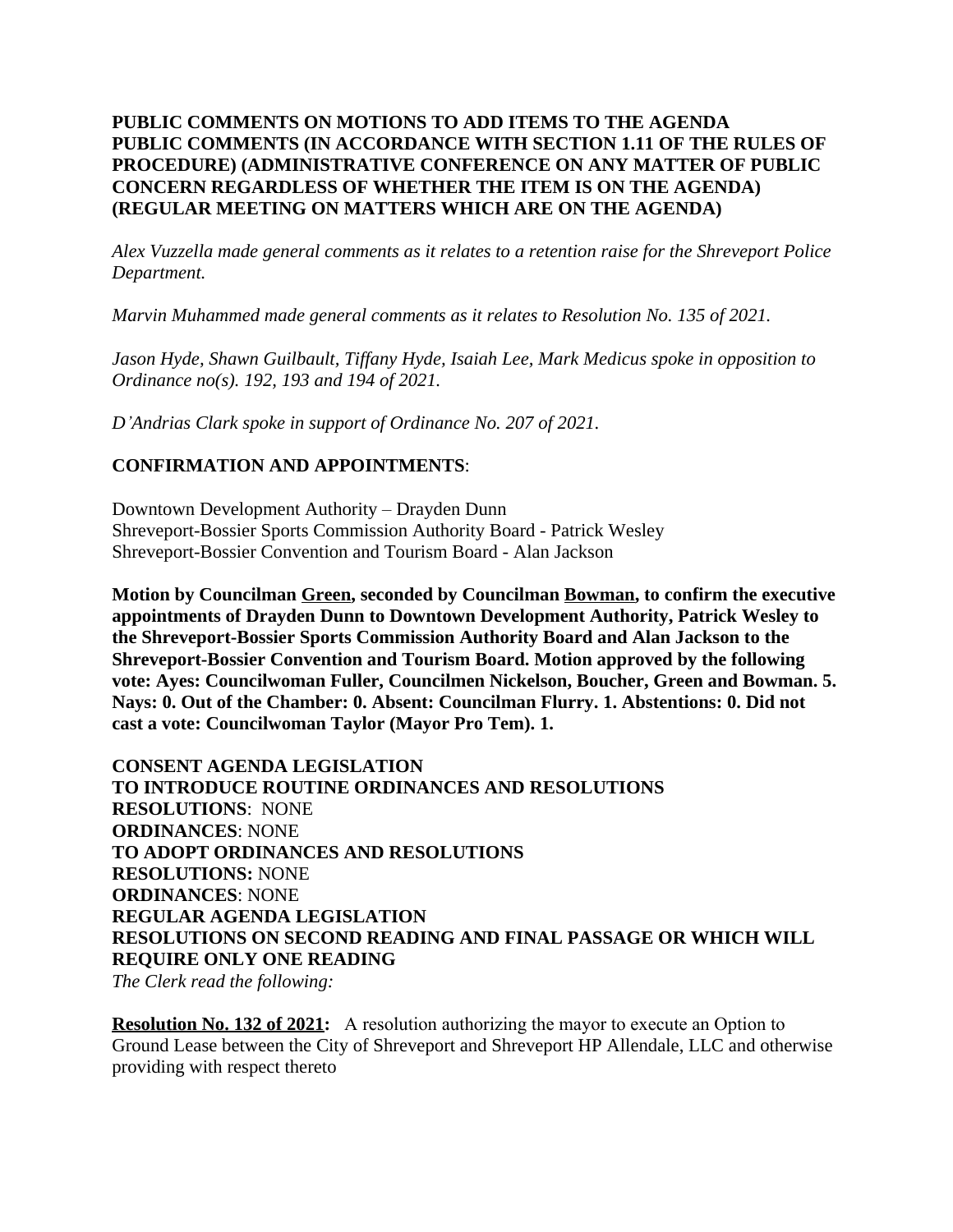**Read by title and as read motion by Councilman Green, seconded by Councilwoman Fuller, to postpone. Motion approved by the following vote: Ayes: Councilwoman Fuller, Councilmen Nickelson, Boucher, Green and Bowman. 5. Nays: 0. Out of the Chamber: 0. Absent: Councilman Flurry. 1. Abstentions: 0. Did not cast a vote: Councilwoman Taylor (Mayor Pro Tem). 1.**

**Resolution No. 135 of 2021:** A resolution to amend Resolution no. 87 of 2021 which was adopted to execute a Contract between the City of Shreveport, Louisiana and C. Edwards Concepts, LLC. to provide curbside recycling within the limits of Shreveport and to otherwise provide with respect thereto. (F/Green)

**Read by title and as read motion by Councilman Green, seconded by Councilman Nickelson, to postpone. Motion approved by the following vote: Ayes: Councilwoman Fuller, Councilmen Nickelson, Boucher, Green and Bowman. 5. Nays: 0. Out of the Chamber: 0. Absent: Councilman Flurry. 1. Abstentions: 0. Did not cast a vote: Councilwoman Taylor (Mayor Pro Tem). 1.**

### **RESOLUTION NO. 137 OF 2021**

## **A RESOLUTION TO RECOGNIZE DEPUTY MARSHAL CHASEN SWAN AND DEPUTY MARSHAL LANCE SWAN FOR THEIR LIFESAVING HEROICS IN SAVING THE LIFE OF A GUNSHOT VICTIM, AND TO OTHERWISE PROVIDE WITH RESPECT THERETO**

COUNCILMEMBER: GRAYSON BOUCHER

WHEREAS, on October 6, 2021, there was a shooting at the Sanctuary Apartments off Janey Street in Shreveport; and

WHEREAS, Deputy Marshal Chasen Swan was serving warrants in the area for the U.S. Marshals Service when he heard a shots fired call come in, being only a few streets away he rushed to the scene to assist; and

WHEREAS, Deputy Marshal Chasen Swan was first to arrive on scene, he saw a man had been wounded in his upper chest and plugged the bullet hole with his finger to buy the gunshot victim more time; and

WHEREAS, Deputy Marshal Lance Swan, Deputy Marshal Chasen Swan's brother, was also serving warrants when he heard his brother's call for help; and

WHEREAS, Deputy Marshal Lance Swan used his TacMed kit to apply a chest seal on the victim while Deputy Marshal Chasen Swan was keeping the victim alert and not letting him close his eyes; and

WHEREAS, all road Deputy Marshals are TacMed certified and all carry tourniquets and medical kits in their patrol units; and

WHEREAS, the Deputy Marshals quick thinking and response coupled with their training helped save a life.

NOW THEREFORE, BE IT RESOLVED by the City Council of the City of Shreveport, acting in due, regular, and legal session convened, that the City Council hereby recognizes Deputy Marshal Chasen Swan and Deputy Marshal Lance Swan for their lifesaving heroics in saving the life of a gunshot victim.

BE IT FURTHER RESOLVED that this resolution shall be executed in triplicate originals with an original presented to Deputy Marshal Chasen Swan, Deputy Marshal Lance Swan, and the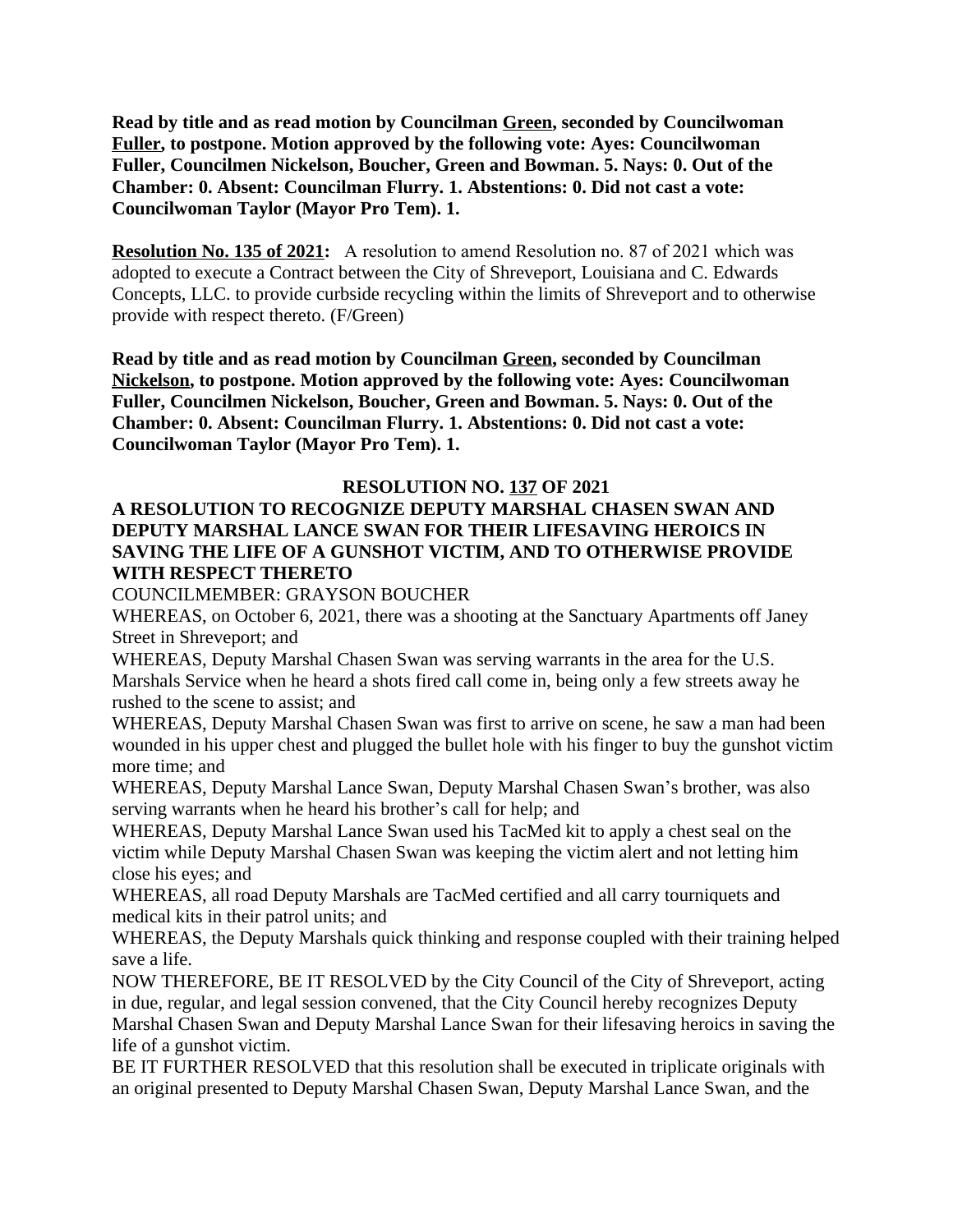other resolution filed in perpetuity in the office of the Clerk of Council for the City of Shreveport.

**Read by title and as read motion by Councilman Boucher, seconded by Councilwoman Fuller, to adopt. Motion approved by the following vote: Ayes: Councilwoman Fuller, Councilmen Nickelson, Boucher, Green and Bowman. 5. Nays: 0. Out of the Chamber: 0. Absent: Councilman Flurry. 1. Abstentions: 0. Did not cast a vote: Councilwoman Taylor (Mayor Pro Tem). 1.**

**Resolution No. 139 of 2021:** A resolution authorizing the Mayor to execute an agreement between the City of Shreveport and Carr, Riggs & Ingram, LLC for the purpose of an external audit of the city for fiscal year January 1, 2021, through December 31, 2021, and to otherwise provide with respect thereto (C/Nickelson)

**Resolution No. 140 of 2021:** A resolution authorizing the Mayor to execute an Acceptance of Act of Donation and Permanent Utility Servitude Agreement between the City of Shreveport and Linwood Development, LLC, hereinafter called "Owner" and acting herein through Sammy A. Mijalis, Member/Manager, for the water mains and related facilities to serve Aegean-Mijalis Subdivision Unit No. 2 and to otherwise provide with respect thereto

**Read by title and as read motion by Councilman Bowman, seconded by Councilman Boucher, to postpone Resolution No(s). 139 and 140 of 2021. Motion approved by the following vote: Ayes: Councilwoman Fuller, Councilmen Nickelson, Boucher, Green and Bowman. 5. Nays: 0. Out of the Chamber: 0. Absent: Councilman Flurry. 1. Abstentions: 0. Did not cast a vote: Councilwoman Taylor (Mayor Pro Tem). 1.**

#### **RESOLUTION NO. 141 OF 2021**

### **A RESOLUTION SUSPENDING THE EFFECTS OF CHAPTER 102-127 OF THE SHREVEPORT MUNICIPAL CODE RELATIVE TO SPORTRAN FIXED ROUTE AND PARATRANSIT FARES AND TO OTHERWISE PROVIDE WITH RESPECT THERETO**

WHEREAS, SporTran operates fixed route bus, ADA paratransit, and stop-to-stop OnDemand services in areas where fixed route bus service is unavailable or limited.

WHEREAS, Section 102-127 of the Code of Ordinances for the City of Shreveport establishes the fee schedule for SporTran services.

WHEREAS, SporTran management has proposed a two-year "zero fare" pilot program in the 2022 operating budget to help rebuild ridership that has been severely impacted by the COVID-19 pandemic.

WHEREAS, American Rescue Plan grant funds will be used to replace the fare revenue that will be lost as a result of the "zero fare" pilot.

BE IT RESOLVED by the City Council of the City of Shreveport in due, legal and regular session convened that Section 102-127 of the Code of Ordinances for the City of Shreveport be suspended for a period not to exceed two years, effective January 1, 2022 relative to fares for fixed route bus and ADA paratransit service.

BE IT FURTHER RESOLVED the fee schedule shall remain in place for OnDemand trips with an origin/destination outside of the city limits of Shreveport or Bossier City during the "zero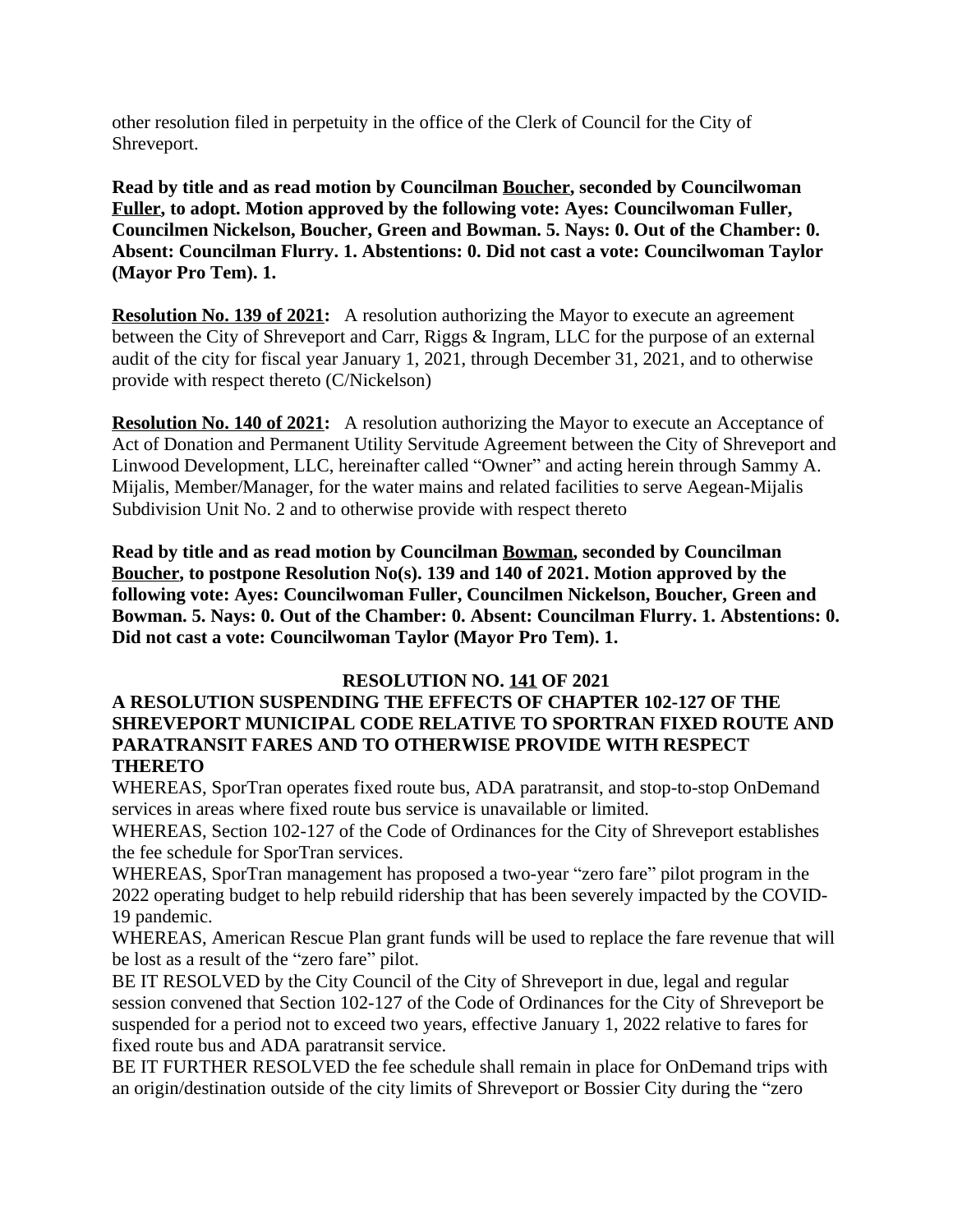fare" pilot period.

BE IT FURTHER RESOLVED the remainder of the City of Shreveport Code of Ordinances shall remain in full force and effect.

BE IT FURTHER RESOLVED, that if any provision of this resolution or the application thereof is held invalid, such invalidity shall not affect other provisions, items or applications of this resolution which can be given effect without the invalid provisions, items or applications and to this end the provisions of this resolution are hereby declared severable.

BE IT FURTHER RESOLVED, that all resolutions or parts thereof in conflict herewith are hereby repealed

**Read by title and as read motion by Councilman Green, seconded by Councilwoman Taylor, to adopt. Motion approved by the following vote: Ayes: Councilwoman Fuller, Councilmen Boucher, Green and Bowman. 4. Nays: Councilman Nickelson. 1. Out of the Chamber: 0. Absent: Councilman Flurry. 1. Abstentions: 0. Did not cast a vote: Councilwoman Taylor (Mayor Pro Tem). 1.**

### **RESOLUTION NO. 142 OF 2021**

# **A RESOLUTION TO RECOGNIZE NOVEMBER 2021 AS NATIONAL FAMILY CAREGIVERS MONTH IN THE CITY OF SHREVEPORT, AND TO OTHERWISE PROVIDE WITH RESPECT THERETO.**

COUNCILMEMBER: TABATHA TAYLOR

WHEREAS, National Family Caregivers Month (NFCM) is a time to recognize and honor family caregivers across the country; and

WHEREAS, NFCM offers an opportunity to raise awareness of caregiving issues, educate communities, and increase support for caregivers; and

WHEREAS, the national observance is spearheaded by Caregiver Action Network (CAN), a nonprofit that provides free education, peer support, and resources to family caregivers; and WHEREAS, CAN announced the 2021 theme, #CaregiverAnd which encourages family caregivers to celebrate the passions and interests that enrich their lives; and

WHEREAS, families are the primary source of support for older adults and people with disabilities in the U.S.; and

WHEREAS, many caregivers work and provide care, experiencing conflicts between competing responsibilities; and

WHEREAS, research indicates caregiving also takes a significant emotional, physical, and financial toll, with nearly half of all caregivers over age 50, many are vulnerable to a decline in their own health; and

WHEREAS, studies show that coordinated support services can reduce caregiver depression, anxiety, and stress, and enable them to provide care longer, which avoids or delays the need for costly institutional care; and

WHEREAS, this is a time to recognize and honor family caregivers across the country and in the City of Shreveport.

NOW THEREFORE, BE IT RESOLVED by the City Council of the City of Shreveport, acting in due, regular, and legal session convened, that the City Council hereby recognizes November 2021 as National Family Caregivers Month in the City of Shreveport.

#### **Read by title and as read motion by Councilman Green, seconded by Councilwoman**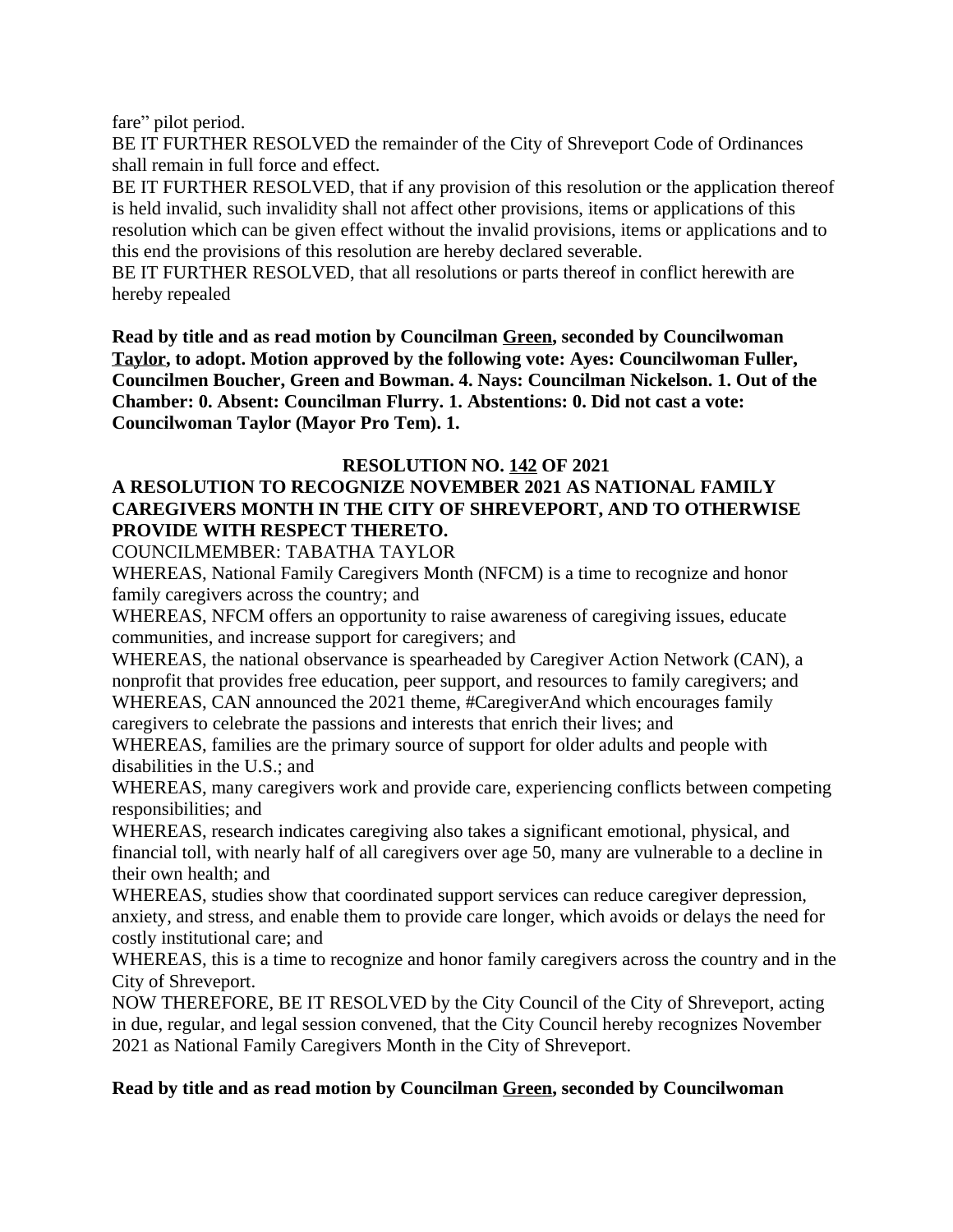**Taylor, to adopt. Motion approved by the following vote: Ayes: Councilwoman Fuller, Councilmen Nickelson, Boucher, Green and Bowman. 5. Nays: 0. Out of the Chamber: 0. Absent: Councilman Flurry. 1. Abstentions: 0. Did not cast a vote: Councilwoman Taylor (Mayor Pro Tem). 1.**

### **RESOLUTION NO. 143 OF 2021**

#### **A RESOLUTION TO RECOGNIZE NOVEMBER 20, 2021 AS TRANSGENDER DAY OF REMEMBRANCE IN THE CITY OF SHREVEPORT HONORING THE MEMORY OF THE TRANSGENDER PEOPLE WHOSE LIVES WERE LOST IN ACTS OF ANTI-TRANSGENDER VIOLENCE, AND TO OTHERWISE PROVIDE WITH RESPECT THERETO**

#### COUNCILMEMBER: LEVETTE FULLER

WHEREAS, Transgender Day of Remembrance (TDOR) is an annual observance on November 20th that honors the memory of transgender people around the world whose lives have been lost to antitransgender violence; and

WHEREAS, in 1998 Rita Hester, a transgender black woman was murdered, and her murder has yet to be solved; and

WHEREAS, the following year Gwendolyn Ann Smith created the first Transgender Day of Remembrance in honor of Rita Hester and other transgender people who had lost their lives to violence; and

WHEREAS, the annual event provides a forum for transgender communities and allies to raise awareness of the threat of violence faced by gender variant people and the persistence of prejudice felt by the transgender community; and

WHEREAS, many communities organize events and activities to create and promote visibility of anti-transgender violence to stakeholders such as police, the media, and elected officials; and WHEREAS, the Shreveport City Council recognizes that transgender members of our society are disproportionately affected by hate crimes and violence, and experience myriad challenges in their daily lives, including discrimination, disproportionately high levels of unemployment, and limited access to health care; and

WHEREAS, according to the Human Rights Campaign (HRC), in 2019, advocates tracked at least 25 deaths of transgender or gender non-conforming people in the United States due to fatal violence, the majority of whom were black transgender women; and

WHEREAS, fatal violence disproportionately affects transgender women of color, who comprised 91% of all anti-transgender homicides in 2019, 68% of which were in the South; and WHEREAS, Brooklyn DeShauna Smith, a transgender black woman, was murdered in Shreveport on October 7, 2020 at only 20 years old, her murder remains unsolved; and WHEREAS, Vontashia Bell, a transgender black woman, was murdered in Shreveport on August 30, 2018 at only 18 years old, she was misgendered by the media and her murder remains

unsolved; and

WHEREAS, in 2013 three transgender black women were murdered in a two month span, Valerie or Ms. Val McKinney on July 12, 2013, Terry Golston on September 6, 2013, and Freddy Henderson on September 11, 2013, they were dead named and referred to as cross dressers by the media and all except Terry Golston's murder remain unsolved; and WHEREAS, 82% of victims of fatal anti-transgender violence since 2013 were killed in states without gender identity inclusive hate crimes protections in place at their time of death; and WHEREAS, transgender and gender non-conforming people in Louisiana are not explicitly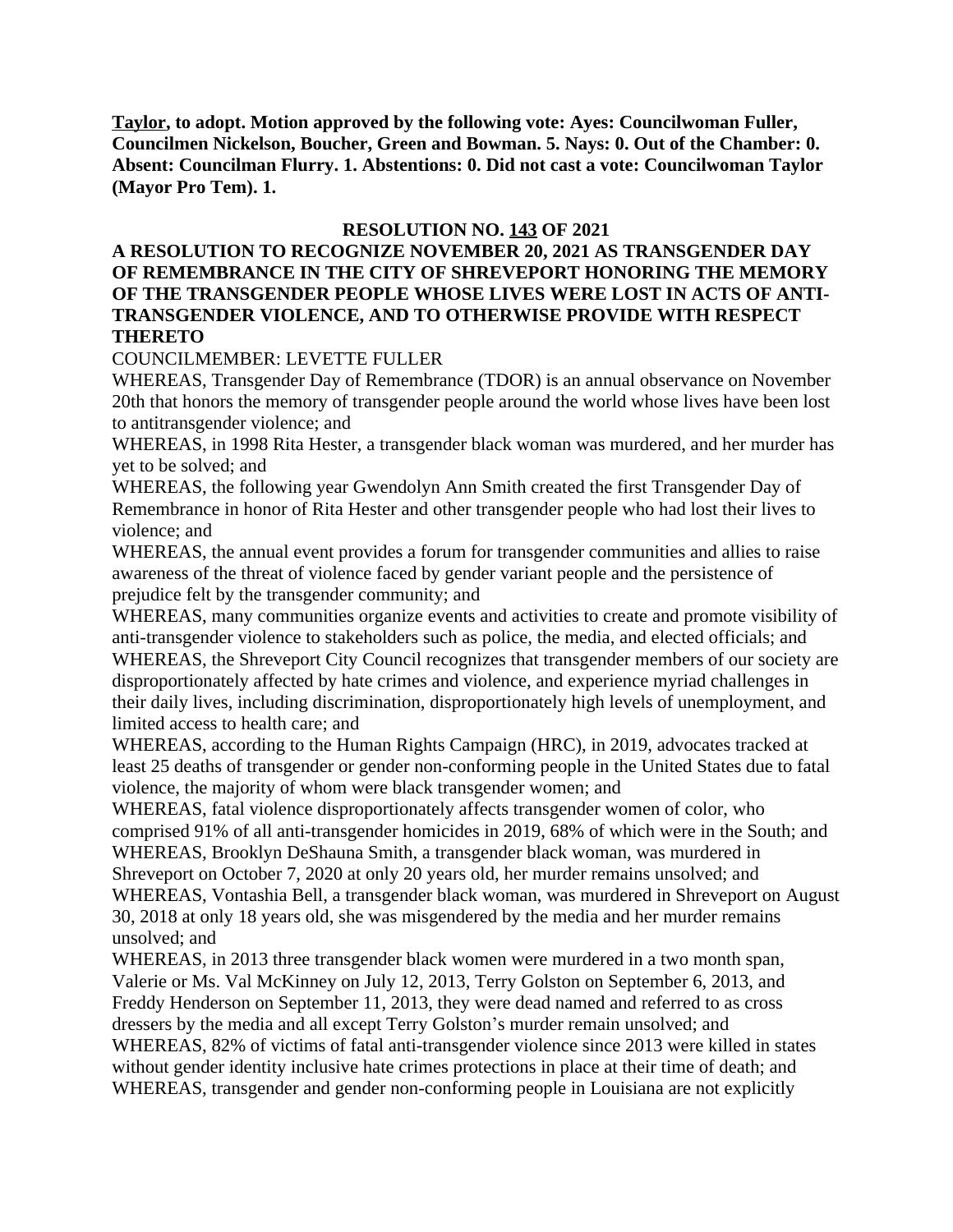protected from discrimination in employment, housing, education and public spaces at the State level and while Louisiana does include sexual orientation as a protected characteristic in its hate crimes law, it does not include gender identity; and

WHEREAS, according to the HRC at least 34 transgender or gender non-conforming people have been fatally shot or killed by other violent means in 2020; and

WHEREAS, since HRC began tracking this data in 2013, advocates have never seen such a high number at this point in the year; and

WHEREAS, as is too often the case in the reporting of anti-transgender violence, many of these victims are misgendered in local police statements and media reports, indicating that the number of transgender victims of violence and murder is likely far higher than what is officially reported; and

WHEREAS, at least 80% of all victims have been clearly misgendered by the media or by law enforcement; and

WHEREAS around the world, countries outlaw transgender people living as their authentic selves; and

WHEREAS, despite the challenges faced by the transgender community, by observing the Transgender Day of Remembrance, the Shreveport City Council recognizes, admires, and celebrates the growing awareness and acceptance of transgender people in Shreveport and across the nation; and

WHEREAS, on Transgender Day of Remembrance we honor and commemorate the strength, commitment, and remarkably immense efforts of those working to secure full and equal civil rights for all people, regardless of gender identity or expression.

NOW THEREFORE, BE IT RESOLVED by the City Council of the City of Shreveport, acting in due, regular, and legal session convened, that the City Council hereby honors the memory of the transgender people whose lives were lost in acts of anti-transgender violence and recognizes November 20, 2021 as Transgender Day of Remembrance.

BE IT FURTHER RESOLVED that if any provision or item of this Resolution or the application thereof is held invalid, such invalidity shall not affect other provisions, items, or applications and to this end, the provisions of this Resolution are hereby declared severable.

BE IT FURTHER RESOLVED that all resolution or parts thereof in conflict herewith are hereby repealed.

**Read by title and as read motion by Councilwoman Fuller, seconded by Councilwoman Taylor, to adopt. Motion approved by the following vote: Ayes: Councilwoman Fuller, Councilmen Nickelson, Boucher, Green and Bowman. 5. Nays: 0. Out of the Chamber: 0. Absent: Councilman Flurry. 1. Abstentions: 0. Did not cast a vote: Councilwoman Taylor (Mayor Pro Tem). 1.**

### **RESOLUTION NO. 144 OF 2021**

# **A RESOLUTION TO REPEAL RESOLUTION NO. 112 OF 2021 WHICH DEDICATED THE 400 BLOCK OF HERNDON STREET IN HONOR OF DR. LEONARD RHONE, SR., AND TO OTHERWISE PROVIDE WITH RESPECT THERETO.**

BY: COUNCILMEMBER LEVETTE FULLER

WHEREAS, Resolution No. 112 of 2021 dedicated the 400 block of Herndon Street in honor of Dr. Leonard Rhone, Sr.; and

WHEREAS, the proper location for the dedication was the 400 block of East Herndon Street;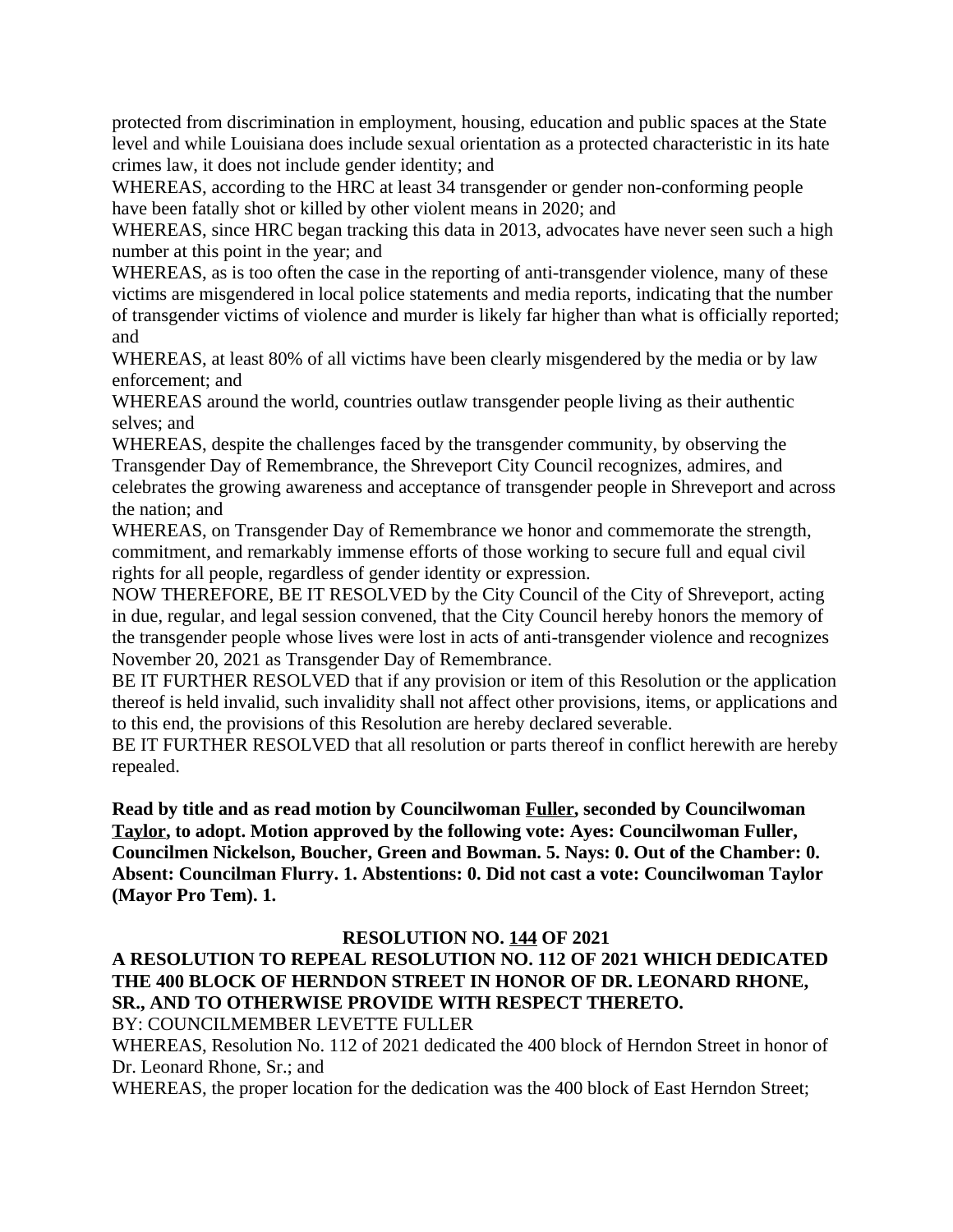and

WHEREAS, new resolution will be presented to dedicate the 400 block of East Herndon Street in honor of Dr. Leonard Rhone, Sr.

NOW, THEREFORE, BE IT RESOLVED by the City Council of the City of Shreveport, in due, regular, and legal session convened that Resolution No. 112 of 2021, which dedicated the 400 block of Herndon Street in honor of Dr. Leonard Rhone, Sr., is hereby repealed.

BE IT FURTHER RESOLVED that if any provision or item of this Resolution or the application thereof is held invalid, such invalidity shall not affect other provisions, items or applications of this Resolution which can be given affect without the invalid provisions, items or applications and to this end the provisions of this Resolution are hereby declared severable.

BE IT FURTHER RESOLVED that all resolutions or parts thereof in conflict herewith are hereby repealed

**Read by title and as read motion by Councilwoman Fuller, seconded by Councilman Nickelson, to adopt. Motion approved by the following vote: Ayes: Councilwoman Fuller, Councilmen Nickelson, Boucher, Green and Bowman. 5. Nays: 0. Out of the Chamber: 0. Absent: Councilman Flurry. 1. Abstentions: 0. Did not cast a vote: Councilwoman Taylor (Mayor Pro Tem). 1.**

### **RESOLUTION NO. 145 OF 2021**

### **A RESOLUTION TO DEDICATE THE 400 BLOCK OF EAST HERNDON STREET IN HONOR OF DR. LEONARD RHONE, SR., FOR HIS COMMITMENT AND CONTRIBUTIONS TO THE STONER HILL COMMUNITY AND THE CITY OF SHREVEPORT AND TO OTHERWISE PROVIDE WITH RESPECT THERETO** BY: COUNCILWOMAN LEVETTE FULLER

WHEREAS, Dr. Leonard Rhone, Sr. will celebrate his 50th Anniversary at Oakland Baptist Church, located in the Stoner Hill Community on November 21, 2021; and

WHEREAS, Dr. Leonard Rhone, Sr. accepted his call to ministry in 1965 and preached his first sermon at Mt. Olive Baptist Church in Shreveport, Louisiana; and

WHEREAS, Dr. Leonard Rhone, Sr. is a graduate of Booker T. Washington High School. He received his Bachelor of Science in Theology in 1982 and his Master of Theology in 2002 from the United Theology Seminary Bible College of Monroe, Louisiana; and

WHEREAS, Dr. Leonard Rhone, Sr. has also held many leadership roles in the 13th District Congress of Christian Education, he is a member of the Baptist Ministers Fellowship Conference and former member of the NAACP in Shreveport, Louisiana; and

WHEREAS, Dr. Leonard Rhone, Sr. retired from Buckelow's Food Services Equipment after 45 years old service; and

WHEREAS, Dr. Leonard Rhone, Sr. resides in the Stoner Hill Community and is a wonderful Pastor, he shows genuine, unselfish agape love and concern for those in the community and makes sure that the Word of God is available to all; and

WHEREAS, is married to Arelillian Rhone and he is the father of three children, one deceased, and the grandfather of four.

NOW, THEREFORE BE IT RESOLVED by the City Council of the City of Shreveport in due, legal and regular session convened, that the Mayor on behalf of the City is authorized to dedicate the 400 block of East Herndon Street in honor of Dr. Leonard Rhone, Sr. for his commitments and contributions to the Stoner Hill Community and the City of Shreveport.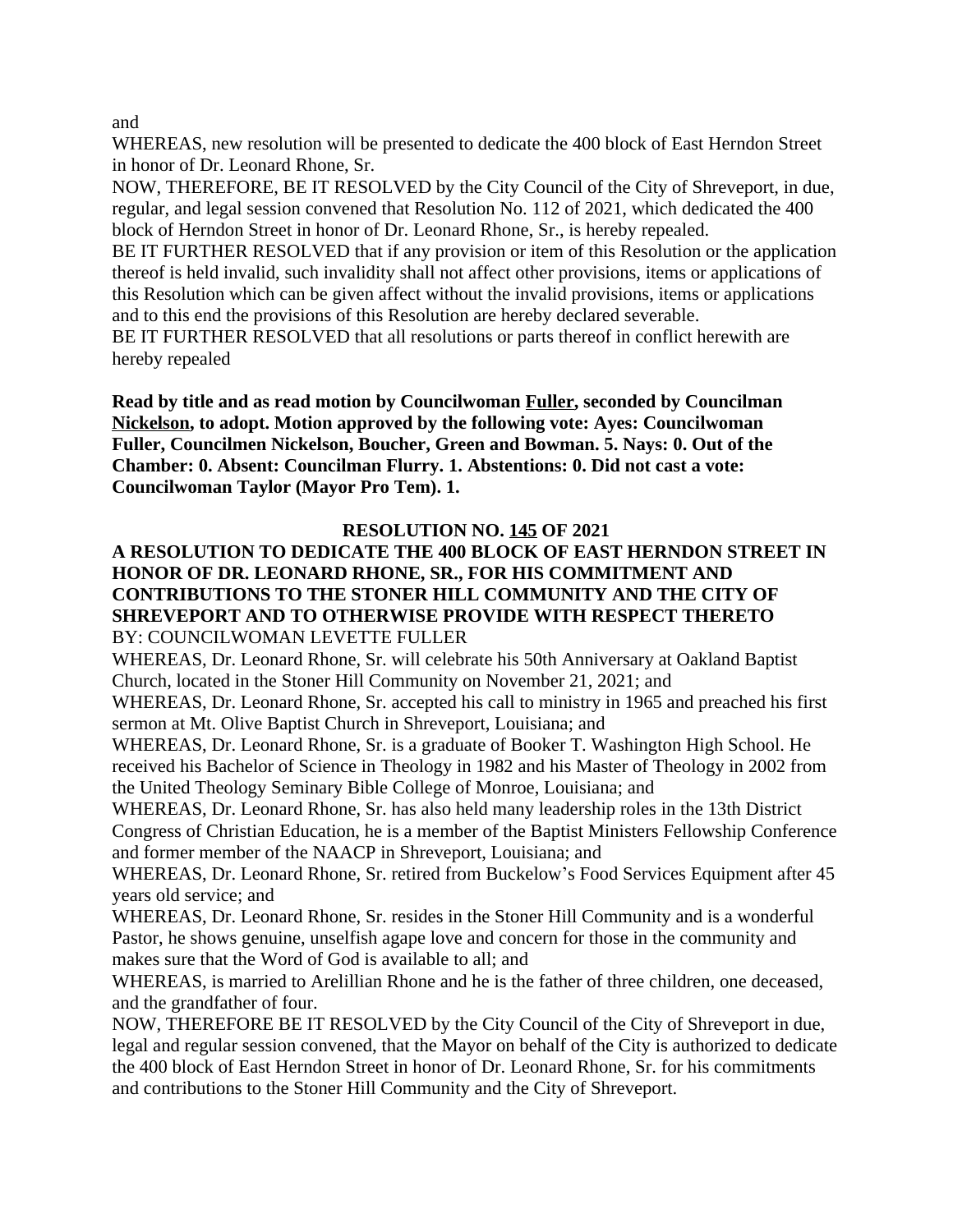BE IT FURTHER RESOLVED that in accordance with Resolution 156 of 2019, the dedication marker should be approximately 9 inches wide and should be placed on an existing standard or street sign if the placement is authorized by Traffic Engineering.

BE IT FURTHER RESOLVED that all resolutions or parts thereof in conflict herewith are hereby repealed

**Read by title and as read motion by Councilwoman Fuller, seconded by Councilman Bowman, to adopt. Motion approved by the following vote: Ayes: Councilwoman Fuller, Councilmen Nickelson, Boucher, Green and Bowman. 5. Nays: 0. Out of the Chamber: 0. Absent: Councilman Flurry. 1. Abstentions: 0. Did not cast a vote: Councilwoman Taylor (Mayor Pro Tem). 1.**

### **RESOLUTION NO. 146 OF 2021**

### **A RESOLUTION TO DEDICATE THE 7700 BLOCK OF BABYLON CIRCLE IN HONOR OF OLETHA T. WASHINGTON FOR HER COMMITMENT AND CONTRIBUTIONS TO THE PINE VALLEY COMMUNITY AND THE CITY OF SHREVEPORT AND TO OTHERWISE PROVIDE WITH RESPECT THERETO** BY: COUNCILMAN BOUCHER

WHEREAS, Oletha T. Washington was born on June 11, 1921, in Shreveport, Louisiana and passed away on May 9, 2018 at the age of 96; and

WHEREAS, Oletha T. Washington and her late husband were one of the first to purchase a home in the Pine Valley community in August of 1972, which is where they raised their fifteen (15) children; and

WHEREAS, Oletha T. Washington worked as an Certified Nursing Assistant (CNA) and helped her neighbors in the community if they became sick, spending the night with them if necessary; and

WHEREAS, Oletha T. Washington was well loved and respected in the community, she provided clothing to single parents and would buy food for their children when needed; and WHEREAS, Oletha T. Washington would also bake homemade cookies, candies, and sodas and would sell them in the community; and

WHEREAS, Oletha T. Washington was a faithful member of White's Temple Church where she served on the Mother's Board and Deaconess Board and was a dedicated community servant. NOW, THEREFORE BE IT RESOLVED by the City Council of the City of Shreveport in due, legal and regular session convened, that the Mayor on behalf of the City is authorized to dedicate the 7700 block of Babylon Circle in honor of Oletha T. Washington for her commitment and contributions to the Pine Valley Community and the City of Shreveport.

BE IT FURTHER RESOLVED that in accordance with Resolution No. 156 of 2019, the dedication marker should be approximately 9 inches tall and 42 inches wide and should be placed on an existing standard or street sign if the placement is authorized by Traffic Engineering.

BE IT FURTHER RESOLVED that all resolutions or parts thereof in conflict herewith are hereby repealed

**Read by title and as read motion by Councilman Boucher, seconded by Councilman Green, to adopt. Motion approved by the following vote: Ayes: Councilwoman Fuller, Councilmen Nickelson, Boucher, Green and Bowman. 5. Nays: 0. Out of the Chamber: 0.**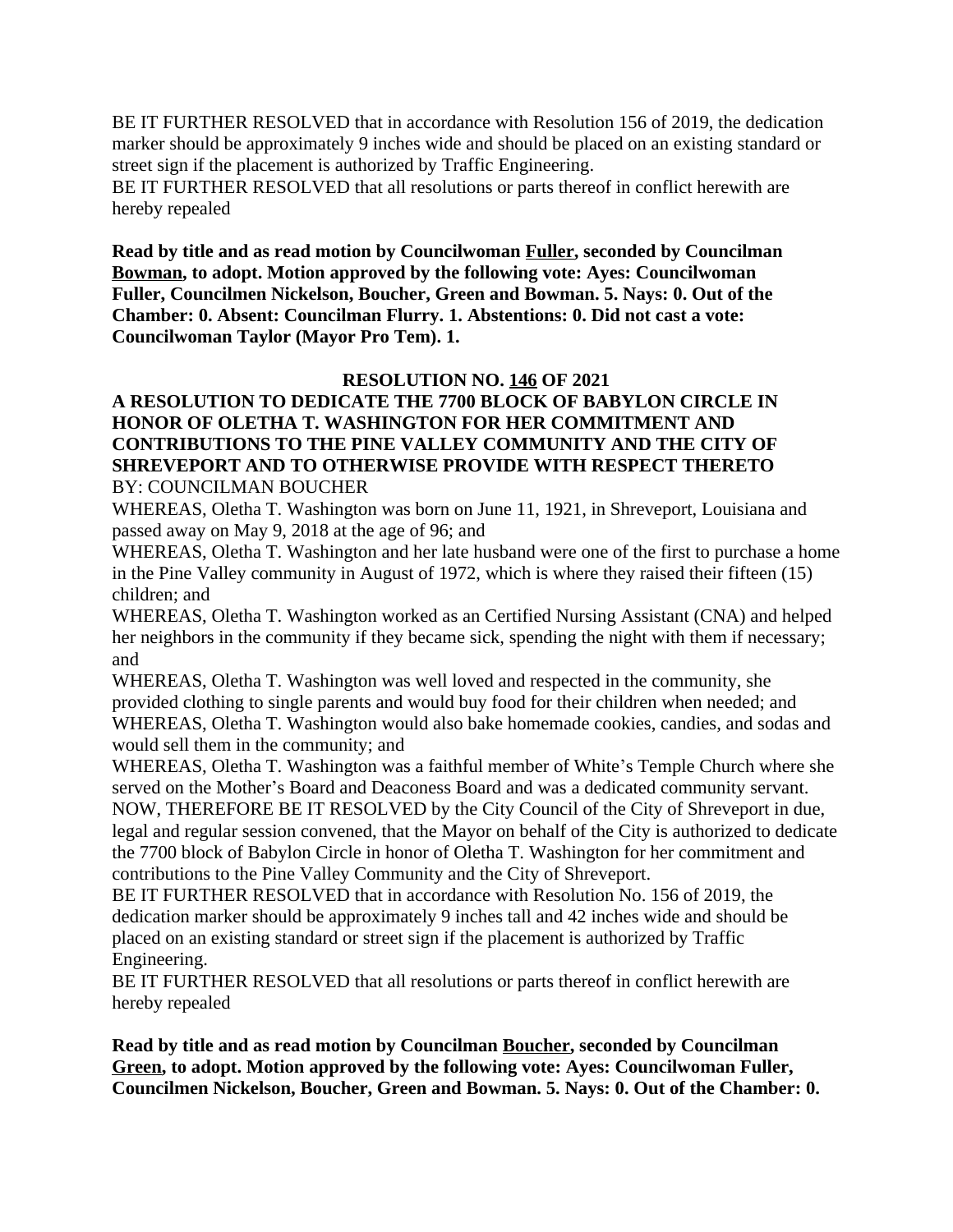### **Absent: Councilman Flurry. 1. Abstentions: 0. Did not cast a vote: Councilwoman Taylor (Mayor Pro Tem). 1.**

# **INTRODUCTION OF RESOLUTIONS** *(NOT TO BE ADOPTED PRIOR TO (December 14, 2021 (***Motion and second is sufficient to introduce resolutions)**

*The Clerk read the following:*

- **1. Resolution No. 147 of 2021**: A resolution approving the 2022 Downtown Development Authority Program of Work and otherwise providing with respect thereto.
- **2. Resolution No. 148 of 2021**: A resolution authorizing the Mayor to execute an agreement with Prime Government Solution, Inc. for agenda management software, and to otherwise provide with respect thereto
- **3. Resolution No. 149 of 2021**: A resolution amending the pay plan for classified employees based on the administrative thirteen dollar minimum wage increase and current market trends, and to otherwise provide with respect thereto.
- **4. Resolution No. 150 of 2021**: A resolution approving Custom Retail Store Fixtures LLC for participation in the Industrial Tax Exemption Program (ITEP) located at 9401 Slack Road, Shreveport, LA, 71106, and to otherwise provide with respect thereto.
- **5. Resolution No. 151 of 2021**: A resolution authorizing the City of Shreveport (The "City") to hire professionals in conjunction with the potential refunding of any eligible Water and Sewer revenue bonds or Water and Sewer revenue refunding bonds of the City, for the purpose of attaining savings for the City and/or its taxpayers through the issuance of taxable or tax-exempt Water and Sewer revenue refunding bonds in an amount not to exceed one hundred ninety million dollars (\$190,000,000), in one or more series; and otherwise providing with respect thereto.
- **6. Resolution No. 152 of 2021**: A resolution authorizing the City of Shreveport, State of Louisiana to proceed with the issuance of its not exceeding one hundred ninety million dollars (\$190,000,000) taxable or tax-exempt Water and Sewer refunding bonds, in one or more series, for the purpose of refunding certain existing indebtedness of the City; making application to the Louisiana State Bond Commission for approval of such bonds and otherwise providing with respect thereto

# **Read by title and as read motion by Councilman Green, seconded by Councilwoman Fuller, to introduce Resolution No(s). 147, 148, 149, 150, 151 and 152 of 2021 to lay over until the next regular meeting.**

#### **INTRODUCTION OF ORDINANCES** *(NOT TO BE ADOPTED PRIOR TO (December 14, 2021) (***Motion and second is sufficient to introduce ordinances)** *The Clerk read the following:*

- 
- **1. Ordinance No. 196 of 2021**: An ordinance amending the 2021 Grants Special Revenue Fund Budget and otherwise providing with respect thereto
- **2. Ordinance No. 197 of 2021**: An ordinance adopting the 2022 Downtown Development Authority Budget, appropriating the funds authorized therein, and otherwise providing with respect thereto.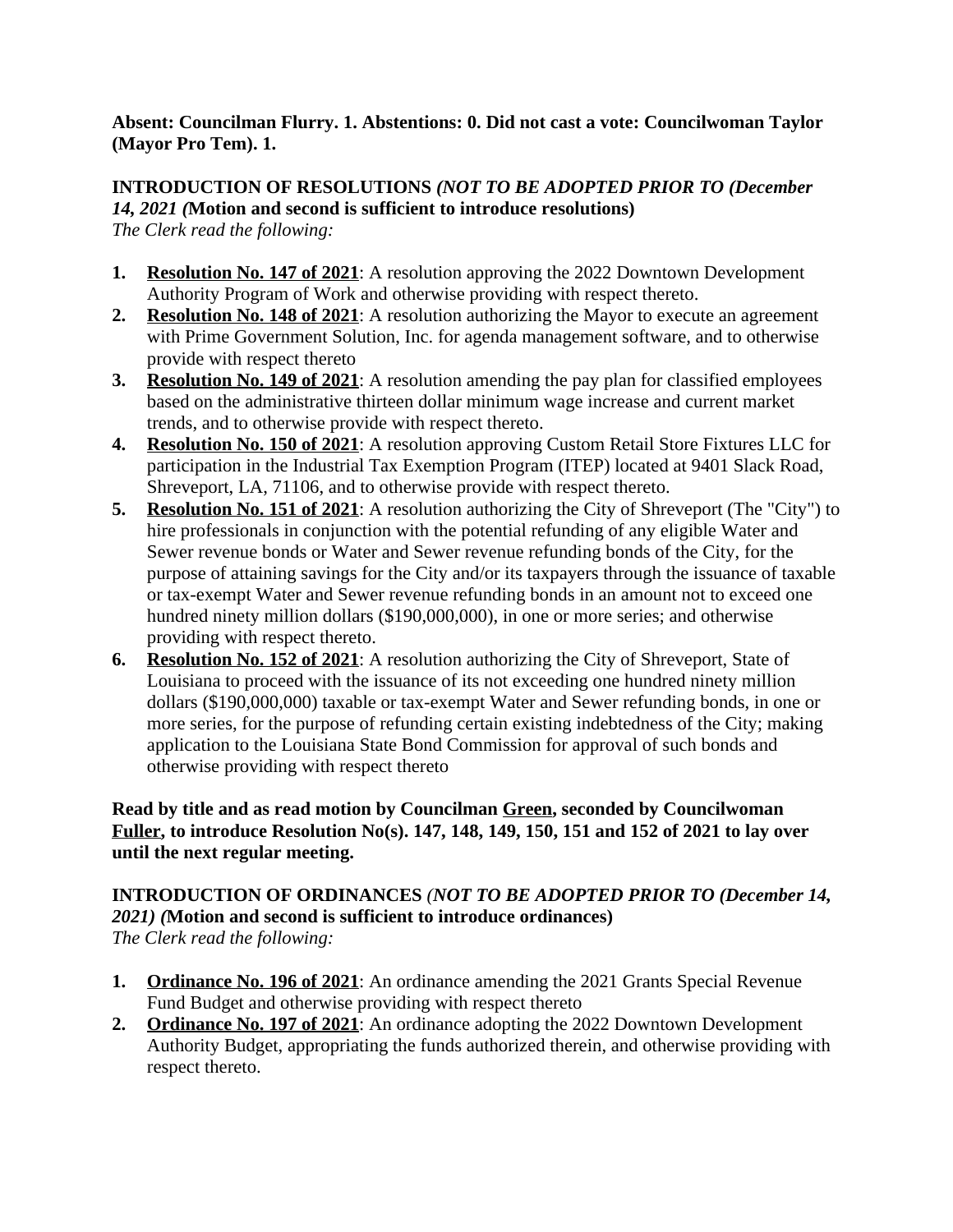- **3. Ordinance No. 198 of 2021**: An ordinance amending the 2021 Capital Improvements Budget and otherwise providing with respect thereto.
- **4. Ordinance No. 199 of 2021**: An ordinance amending the 2021 Downtown Entertainment Economic Development Special Revenue Fund Budget and otherwise providing with respect thereto.
- **5. Ordinance No. 200 of 2021**: An ordinance amending the 2021 Capital Improvements Budget and otherwise providing with respect thereto
- **6. Ordinance No. 201 of 2021**: An ordinance amending the 2021 Budget Funding Contractual Services provided to SporTran by Metro Management Associates, Inc. and otherwise providing with respect thereto
- **7. Ordinance No. 202 of 2021**: An ordinance amending the 2021 Community Development Special Revenue Fund Budget and to otherwise provide with respect thereto
- **8. Ordinance No. 203 of 2021**: An ordinance amending the 2021 general fund budget and to otherwise provide with respect thereto.
- **9. Ordinance No. 204 of 2021**: **Zoning Case No. 21-158-C**: An ordinance to amend the official zoning map of the City of Shreveport Unified Development Code, by rezoning property located on the southeast corner of Legardy St. & Hawkins St., Shreveport, Caddo Parish, LA., from R-1-5, Single-Family Residential District To R-A, Rural-Agricultural District, and to otherwise provide with respect thereto (A/Taylor)
- **10. Ordinance No. 205 of 2021**: **Zoning Case No. 21-164-C**: An ordinance to amend the official zoning map of the City of Shreveport Unified Development Code, by rezoning property located on the southwest corner of Fairfield Ave & Dashiel St., Shreveport, Caddo Parish, LA., from C-UC, Urban Corridor District to IC, Institutional Campus District, and to otherwise provide with respect thereto (B/Fuller)
- **11. Ordinance No. 206 of 2021**: **Zoning Case No. 21-166-C**: An ordinance to amend the official zoning map of the City of Shreveport Unified Development Code, by rezoning property located on the northwest corner of Baird Rd. & Ferrara Dr., Shreveport, Caddo Parish, LA., from C-2, Corridor Commercial District to R-3, Multi-Family Residential District, and to otherwise provide with respect thereto (E/Flurry)
- **12. Ordinance No. 207 of 2021**: **Zoning Case No. 21-167-C**: An ordinance to amend the official zoning map of the City of Shreveport Unified Development Code, by rezoning property located on the north side of E Boulevard St., approx. 140' east of Alexander Ave., Shreveport, Caddo Parish, LA., from R-1-5, Single-Family Residential District to R-2, Multi-Family Residential District, and to otherwise provide with respect thereto (B/Fuller)

**Read by title and as read motion by Councilman Green, seconded by Councilman Nickelson, to introduce Ordinance No(s). 196, 197, 198, 199, 200, 201, 202, 203, 204, 205, 206 and 207 of 2021 to lay over until the next regular meeting.** 

# **ORDINANCES ON SECOND READING AND FINAL PASSAGE** *(NUMBERS ARE ASSIGNED ORDINANCE NUMBERS)*

*The Clerk read the following:* 

**1. Ordinance No. 149 of 2021**: An ordinance amending Section 10-69 of Chapter 10, Article IV, Division 2 of the City of Shreveport, Louisiana, Code of Ordinances with respect to the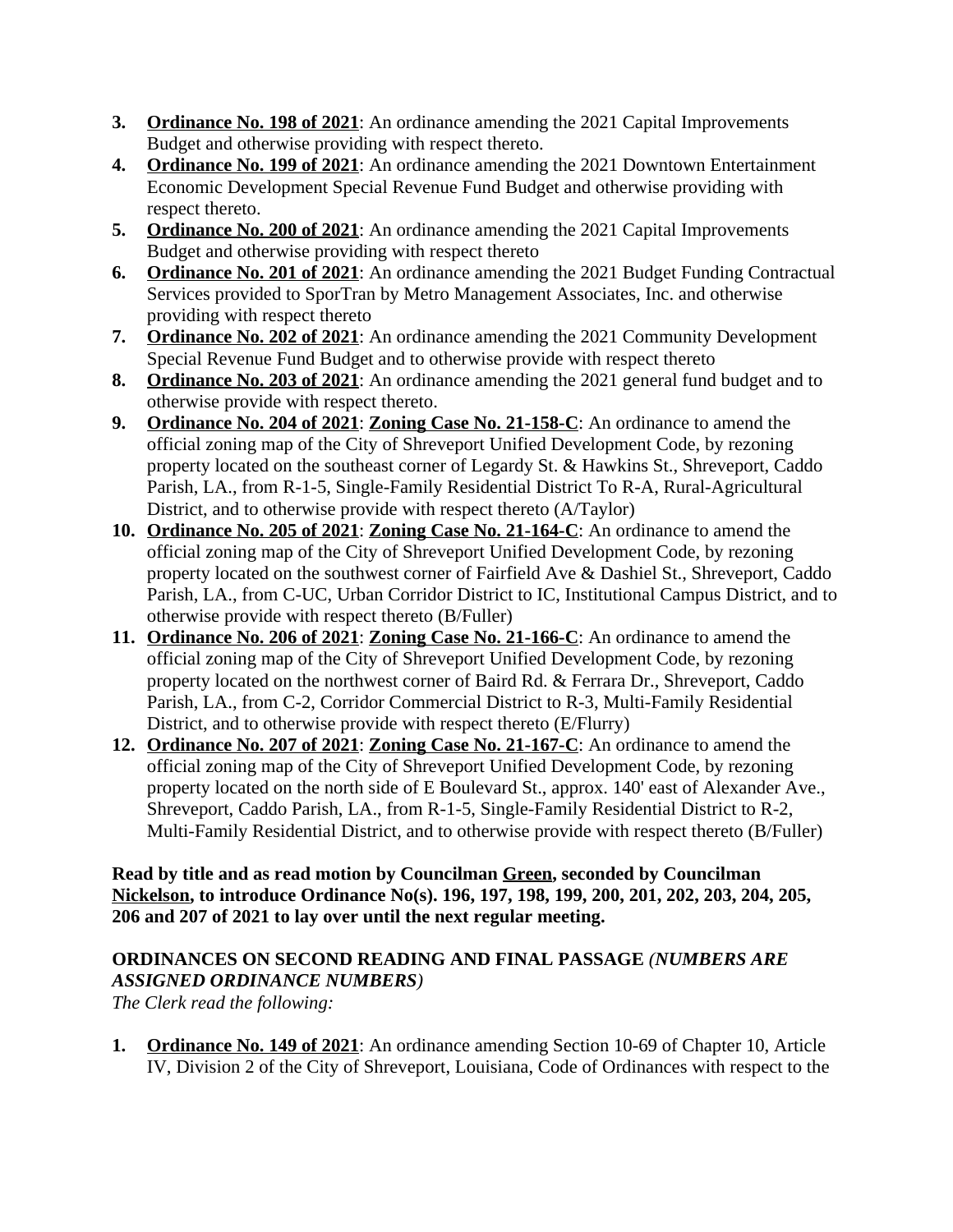Fee and Term for alcoholic beverage handling employee cards, and to otherwise provide with respect thereto.

**Having passed first reading on October 12, 2021, was read by title, and on motion, ordered passed to third reading. Read the third time in full and as read motion by Councilman Green, seconded by Councilman Boucher, to postpone. Motion approved by the following vote: Ayes: Councilwoman Fuller, Councilmen Nickelson, Boucher, Green and Bowman. 5. Nays: 0. Out of the Chamber: 0. Absent: Councilman Flurry. 1. Abstentions: 0. Did not cast a vote: Councilwoman Taylor (Mayor Pro Tem). 1.**

**2. Ordinance No. 183 of 2021**: An ordinance to amend Section 66-141 of Chapter 66 Personnel, Article III Health Benefits for the City of Shreveport Code of Ordinances relative to contributions by active employees and city and to otherwise provide with respect thereto. **(Not to be adopted prior to November 19, 2021)**

**Having passed first reading on November 4, 2021, was read by title, and on motion, ordered passed to third reading. Read the third time in full and as read motion by Councilman Green, seconded by Councilman Bowman, to postpone. Motion approved by the following vote: Ayes: Councilwoman Fuller, Councilmen Nickelson, Boucher, Green and Bowman. 5. Nays: 0. Out of the Chamber: 0. Absent: Councilman Flurry. 1. Abstentions: 0. Did not cast a vote: Councilwoman Taylor (Mayor Pro Tem). 1.**

- **3. Ordinance No. 184 of 2021**: An ordinance amending the 2021 Retained Risk Fund Budget and otherwise providing with respect thereto.
- **4. Ordinance No. 185 of 2021**: An ordinance amending the 2021 General Fund Budget and to otherwise provide with respect thereto.
- **5. Ordinance No. 186 of 2021**: An ordinance amending the 2021 General Fund Budget and to otherwise provide with respect thereto
- **6. Ordinance No. 187 of 2021**: An ordinance amending the 2021 General Fund Budget and to otherwise provide with respect thereto.
- **7. Ordinance No. 188 of 2021**: An ordinance amending the 2021 Capital Projects Fund Budget, appropriating the funds authorized herein and to otherwise provide with respect thereto
- **8. Ordinance No. 189 of 2021**: An ordinance amending the 2021 Capital Projects Fund Budget, appropriating the funds authorized herein and to otherwise provide with respect thereto
- **9. Ordinance No. 190 of 2021**: An ordinance amending the 2021 Water and Sewerage Enterprise Fund Budget and to otherwise provide with respect thereto
- **10. Ordinance No. 191 of 2021**: An ordinance declaring the City's Interest in certain land as surplus, and our intention to donate certain land acquired by the Department of Community Development to Volunteers of America of North Louisiana and to otherwise provide with respect thereto
- **11. Ordinance No. 192 of 2021**: An ordinance to amend Chapter 38 of the Code of Ordinances relative to the Rental Dwelling Unit Registration Program, and to otherwise provide with respect thereto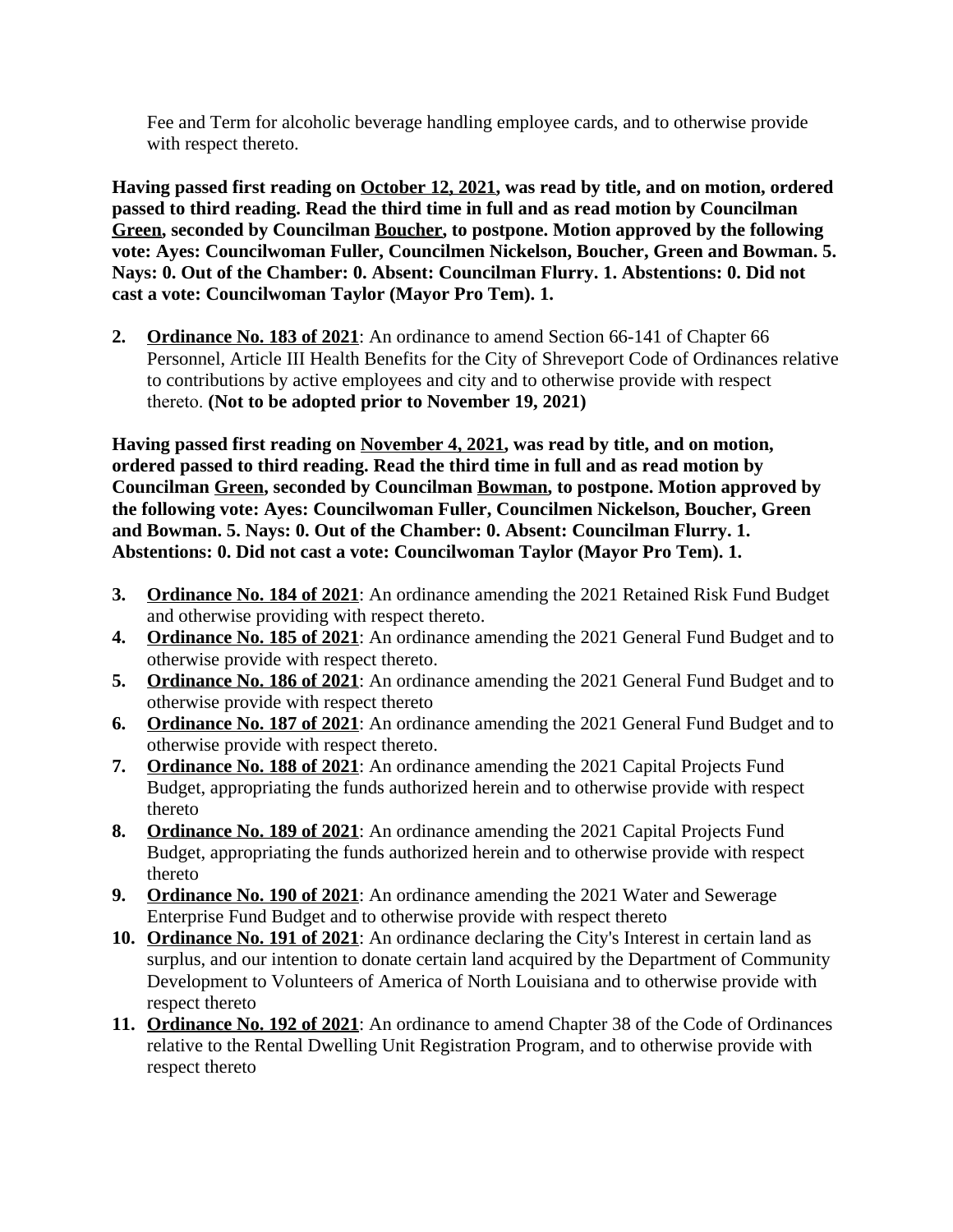- **12. Ordinance No. 193 of 2021**: An ordinance to amend various articles and sections in the City of Shreveport, Louisiana, Unified Development Code, relative to rental dwelling units their registration, maintenance and inspection, and to otherwise provide with respect thereto
- **13. Ordinance No. 194 of 2021**: An ordinance to amend the Metropolitan Planning Commission's fee schedule for the City of Shreveport, Louisiana, Unified Development Code relative to fees for the Rental Dwelling Unit Registration Program, as well as for Garage Sales, and to otherwise provide with respect thereto.
- **14. Ordinance No. 195 of 2021**: An ordinance to amend Chapter 58, Article IV, Division 1 and Chapter 78, Article VIII, Division 1 of the City of Shreveport, Louisiana, Code of Ordinances relative to litter and dumping, and to otherwise provide with respect thereto. (A/Taylor, F/Green)

**Having passed first reading on November 9, 2021, was read by title, and on motion, ordered passed to third reading. Read the third time in full and as read motion by Councilman Green, seconded by Councilman Bowman, to postpone Ordinance No(s). 184, 185, 186, 187, 188, 189, 190, 191, 192, 193, 194 and 195 of 2021. Motion approved by the following vote: Ayes: Councilwoman Fuller, Councilmen Nickelson, Boucher, Green and Bowman. 5. Nays: 0. Out of the Chamber: 0. Absent: Councilman Flurry. 1. Abstentions: 0. Did not cast a vote: Councilwoman Taylor (Mayor Pro Tem). 1.**

**15. Ordinance No. 124 of 2021**: **Zoning Case No. 21-76-C**: An Ordinance to amend the official zoning map of the City Of Shreveport Unified Development Code, by rezoning property located on the southwest corner of Milam Street and Arkansas Avenue, Shreveport, Caddo Parish, Louisiana, from C-1, Neighborhood Commercial District to C-3, General Commercial District. (G/Bowman)

**Having passed first reading on August 24, 2021, was read by title, and on motion, ordered passed to third reading. Read the third time in full and as read motion by Councilman Bowman, seconded by Councilman Green, to postpone. Motion approved by the following vote: Ayes: Councilwoman Fuller, Councilmen Nickelson, Boucher, Green and Bowman. 5. Nays: 0. Out of the Chamber: 0. Absent: Councilman Flurry. 1. Abstentions: 0. Did not cast a vote: Councilwoman Taylor (Mayor Pro Tem). 1.**

**16. Ordinance No. 179 of 2021**: **Zoning Case No. 21-136-C:** An ordinance to amend the official zoning map of the City of Shreveport Unified Development Code, by rezoning property located on the northwest side of Shreveport Barksdale Hwy. at the intersection of Reily Lane, Shreveport, Caddo Parish, LA., from C-2, Corridor Commercial District to C-3, General Commercial District, and to otherwise provide with respect thereto. (C/Nickelson)

**Having passed first reading on October 26, 2021, was read by title, and on motion, ordered passed to third reading. Read the third time in full and as read motion by Councilman Nickelson, seconded by Councilman Green, to adopt. Motion approved by the following vote: Ayes: Councilwoman Fuller, Councilmen Nickelson, Boucher, Green and Bowman. 5. Nays: 0. Out of the Chamber: 0. Absent: Councilman Flurry. 1. Abstentions: 0. Did not cast a vote: Councilwoman Taylor (Mayor Pro Tem). 1.**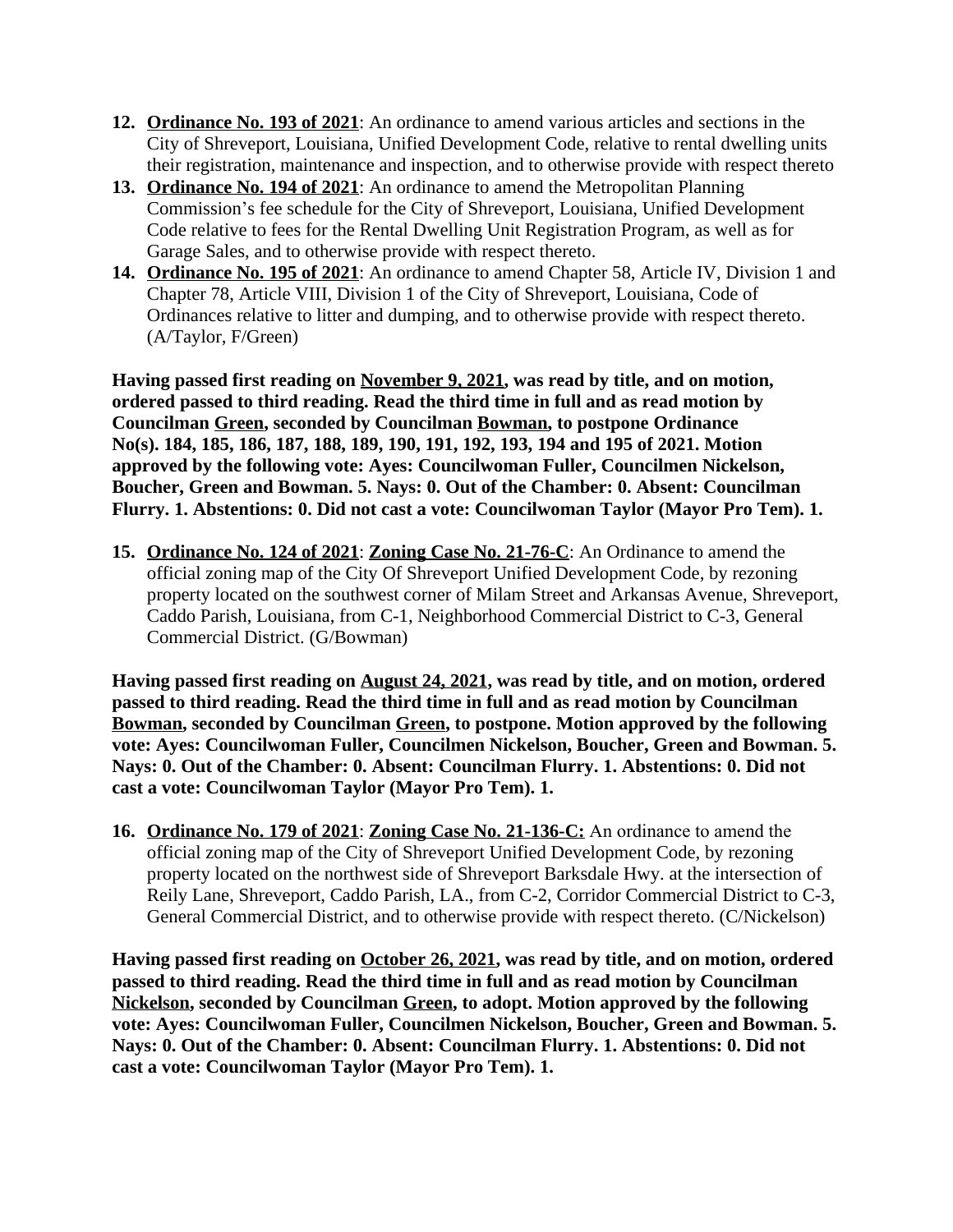**17. Ordinance No. 182 of 2021**: **Zoning Case No. 21-148-C:** An ordinance to amend the official zoning map of the City of Shreveport Unified Development Code, by rezoning property located on the northwest corner of Jewella Ave & Woodrow St, Shreveport, Caddo Parish, LA., From C-2, Corridor Commercial District to C-3, General Commercial District, and to otherwise provide with respect thereto. (G/Bowman)

**Having passed first reading on October 26, 2021, was read by title, and on motion, ordered passed to third reading. Read the third time in full and as read motion by Councilman Bowman, seconded by Councilman Green, to adopt. Motion approved by the following vote: Ayes: Councilwoman Fuller, Councilmen Nickelson, Boucher, Green and Bowman. 5. Nays: 0. Out of the Chamber: 0. Absent: Councilman Flurry. 1. Abstentions: 0. Did not cast a vote: Councilwoman Taylor (Mayor Pro Tem). 1.**

*Ordinances that were adopted, except ordinances that will be published in the Shreveport Code Ordinances, including the Shreveport Unified Development Code, are as follows:*

### **ORDINANCE NO. 179 OF 2021 AN ORDINANCE TO AMEND THE OFFICIAL ZONING MAP OF THE CITY OF SHREVEPORT UNIFIED DEVELOPMENT CODE, BY REZONING PROPERTY LOCATED ENTER GENERAL LOCATION, SHREVEPORT, CADDO PARISH, LA., FROM C-2, CORRIDOR COMMERCIAL DISTRICT TO C-3, GENERAL COMMERCIAL DISTRICT, AND TO OTHERWISE PROVIDE WITH RESPECT THERETO**

SECTION I: BE IT ORDAINED by the City Council of the City of Shreveport, Caddo Parish, LA, in due, legal and regular session convened, that the zoning classification of property located on the northwest side of Shreveport Barksdale Hwy. at the intersection of Reily Lane, Shreveport, Caddo Parish, Louisiana, legally described below: be and the same is hereby changed **from C-2, Corridor Commercial District to C-3, General Commercial District.** A 0.382 acre, more or less, tract of land located in Section 8, Township 17 North, Range 13 West, Caddo Parish, Louisiana, more fully described as follows to-wit: From the Southwest rear corner of LOT 431, SHREVE ISLAND SUBDIVISION, UNIT NO. 6, a subdivision of Caddo Parish, Louisiana, as per plat recorded in Book 700, Page 225, of the Conveyance Records of Caddo Parish, Louisiana, run North 38 degrees 52 minutes West a distance of 154.14 feet; thence North 32 degrees 2 minutes East a distance of 86.88 feet to point of intersection with west rightof-way line of Shreveport-Barksdale Highway; thence North 47 degrees 26 minutes East along said West right-of-way line a distance of 636.72 feet to point of beginning of tract herein described; Thence North 42 degrees 34 minutes West a distance of 211.01 feet; thence North 67 degrees 28 minutes East, a distance of 90.48 feet; thence South 42 degrees 34 minutes East a distance of 180.02 feet to point of intersection with west right-of-way line of Shreveport-Barksdale Highway; thence South 47 degrees 26 minutes West along said West right-of way line a distance of 85 feet to POINT OF BEGINNING, Section 16, T17N, R13W, CADDO PARISH, LOUISIANA.

BE IT FURTHER ORDAINED that if any provision or item of this ordinance or the application thereof is held invalid, such invalidity shall not affect other provisions, items, or applications of this ordinance which can be given effect without the invalid provisions, items, or applications and to this end the provisions of this ordinance are hereby declared severable.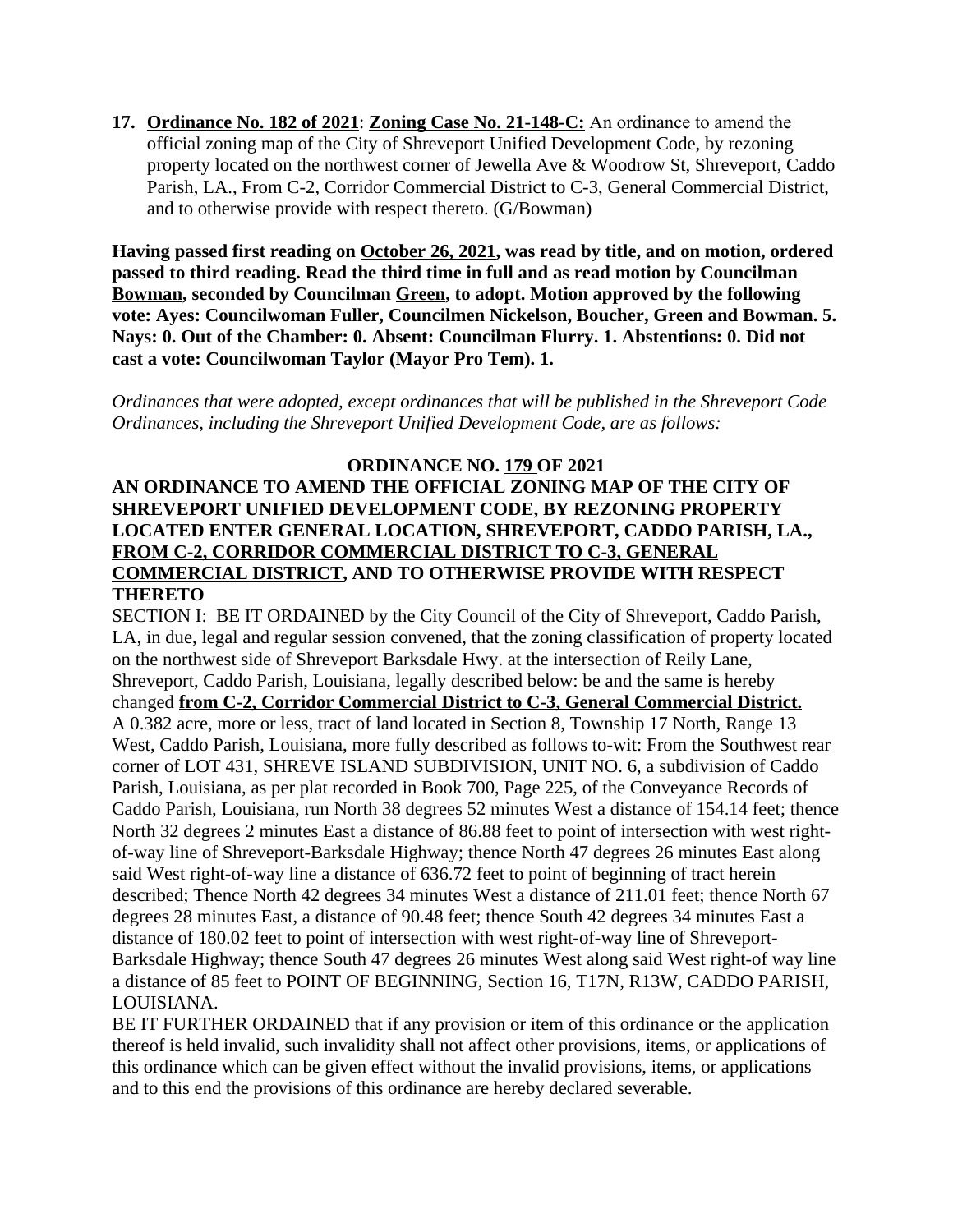BE IT FURTHER ORDAINED that all ordinances or parts thereof in conflict herewith are hereby repealed.

# **ORDINANCE NO. 182 OF 2021**

### **AN ORDINANCE TO AMEND THE OFFICIAL ZONING MAP OF THE CITY OF SHREVEPORT UNIFIED DEVELOPMENT CODE, BY REZONING PROPERTY LOCATED ENTER GENERAL LOCATION, SHREVEPORT, CADDO PARISH, LA., FROM C-2, CORRIDOR COMMERCIAL DISTRICT TO C-3, GENERAL COMMERCIAL DISTRICT, AND TO OTHERWISE PROVIDE WITH RESPECT THERETO**

SECTION I: BE IT ORDAINED by the City Council of the City of Shreveport, Caddo Parish, LA, in due, legal and regular session convened, that the zoning classification of property located on the northwest corner of Jewella Ave & Woodrow St., Shreveport, Caddo Parish, Louisiana, legally described below: be and the same is hereby changed **from C-2, Corridor Commercial District to C-3, General Commercial District.**

LOTS 4, 5, 25 & S. 19.4 FT. OF LOT 3 & THE E.2.1 FT. OF LOT 26, ROSE PARK SUB., SECTION 9, T14N, R17W, CADDO PARISH, LOUSIANA.

BE IT FURTHER ORDAINED that if any provision or item of this ordinance or the application thereof is held invalid, such invalidity shall not affect other provisions, items, or applications of this ordinance which can be given effect without the invalid provisions, items, or applications and to this end the provisions of this ordinance are hereby declared severable.

BE IT FURTHER ORDAINED that all ordinances or parts thereof in conflict herewith are hereby repealed.

# **TABLED LEGISLATION**

# **ORDINANCES/RESOLUTIONS**:

**RESOLUTION NO. 124 OF 2021:** To establish an Intergovernmental committee, and to otherwise provide with respect thereto. (D/Boucher) (Tabled on November 9, 2021) **ORDINANCE NO. 50 OF 2021**: An ordinance amending Section 2-31 of the Code of Ordinances of the City of Shreveport to provide for an increase in the salary of the Mayor, and to otherwise provide with respect thereto. (C/Nickelson, G/Bowman) (Tabled on April 27, 2021) **ORDINANCE NO. 51 OF 2021**: An ordinance amending Section 2-32 of the Code of

Ordinances of the City of Shreveport to provide for an increase in the salaries of members of the City Council, and to otherwise provide with respect thereto. (C/Nickelson, G/Bowman) (Tabled on April 27, 2021)

**ORDINANCE NO. 72 OF 2021**: To amend certain portions of Chapter 26 of the City of Shreveport Code of Ordinances relative to the architectural and engineering selection process, and otherwise providing with respect thereto. (B/Fuller) (Tabled June 22, 2021)

**ORDINANCE NO. 85 OF 2021**: To amend certain portions of chapter 22 of the City of Shreveport Code of Ordinances relative to demolition delay in the Downtown Development District and otherwise providing with respect thereto (B/Fuller) (Tabled June 22, 2021)

**ORDINANCE NO. 94 OF 2021**: To repeal Section 50-212 (a)(10) and to amend Section 50-212 (b) of Article V of the Code of Ordinances of the City of Shreveport relative to the Smokefree Air Act and to otherwise provide with respect thereto. (E/Flurry) (Tabled July 13, 2021)

**2022 BUDGET ORDINANCES (TO BE ADOPTED NO LATER THAN DECEMBER 15, 2021)**

152 Adopting the 2022 Capital Projects Fund Budget, appropriating the funds authorized therein, and otherwise providing with respect thereto.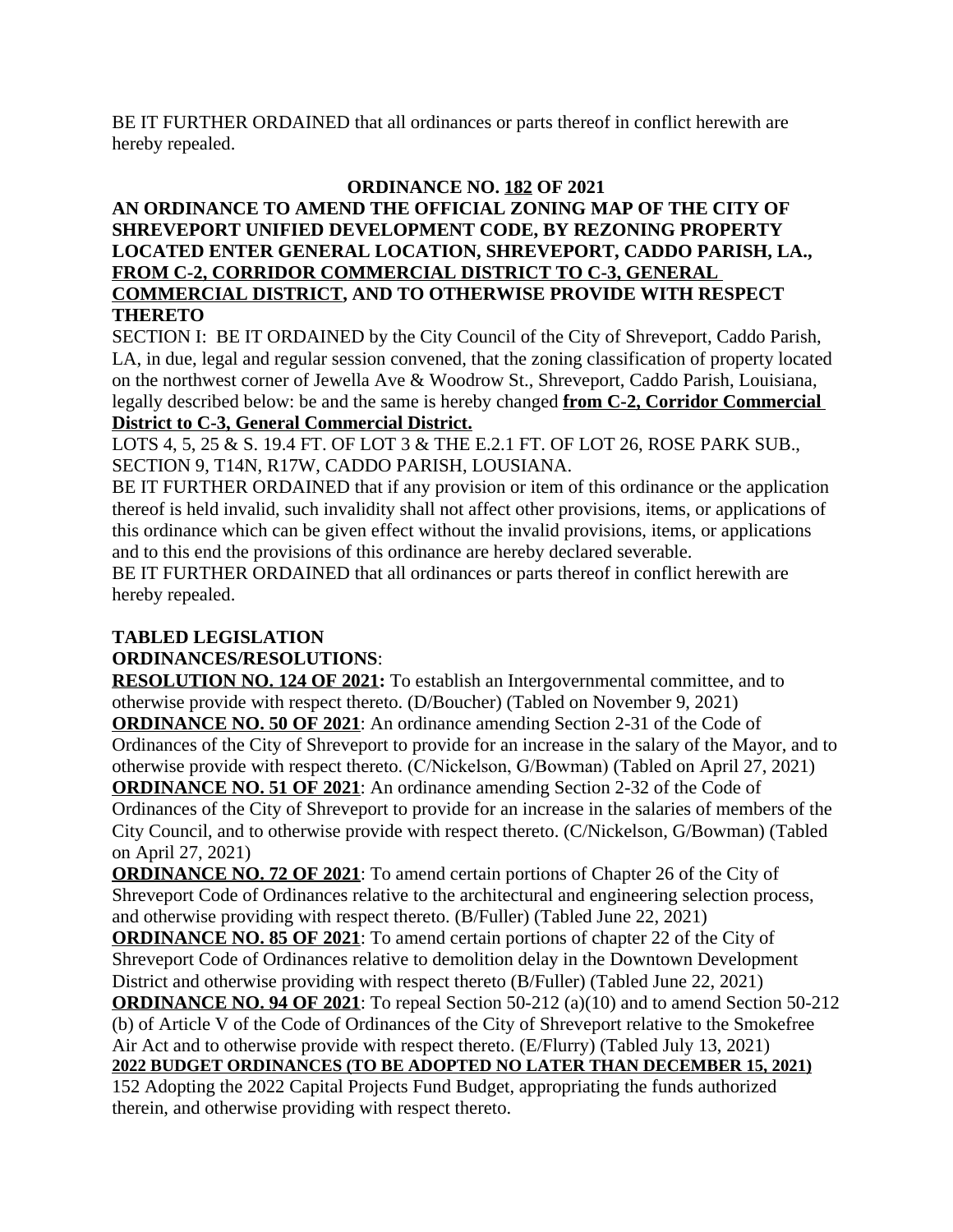153 Adopting the 2022 Riverfront Development Special Revenue Fund Budget, appropriating the funds authorized therein, and otherwise providing with respect thereto.

154 Adopting the 2022 General Fund Budget, appropriating the funds authorized therein, and otherwise providing with respect thereto.

155 Adopting the 2022 Retained Risk Fund Budget, appropriating the funds authorized therein, and otherwise providing with respect thereto.

156 Adopting the 2022 Metropolitan Planning Commission Special Revenue Fund Budget, appropriating the funds authorized therein, and otherwise providing with respect thereto.

157 Adopting the 2022 Community Development Special Revenue Fund Budget and to otherwise provide with respect thereto.

158 Adopting the 2022 Grants Special Revenue Fund Budget, appropriating the funds authorized therein, and otherwise providing with respect thereto.

159 Adopting the 2022 Shreveport Redevelopment Agency Special Revenue Fund Budget, appropriating the funds authorized therein, and otherwise providing with respect thereto.

160 Adopting the 2022 Downtown Entertainment Economic Development Special Revenue Fund Budget, appropriating the funds authorized therein, and otherwise providing with respect thereto.

161 Adopting the 2022 Golf Enterprise Fund Budget, appropriating the funds authorized therein, and otherwise providing with respect thereto.

162 Adopting the 2022 Airports Enterprise Fund Budget, appropriating the funds authorized therein, and otherwise providing with respect thereto.

163 Adopting the 2022 Water and Sewerage Fund Budget, appropriating the funds authorized therein, and otherwise providing with respect thereto.

164 Adopting the 2022 Budget funding Contractual Services provided to SporTran by Metro Management Associates, Inc. and otherwise providing with respect thereto.

165 Adopting the 2022 Downtown Parking Enterprise Fund Budget, appropriating the funds authorized therein, and otherwise providing with respect thereto

166 Adopting the 2022 Convention Center Enterprise Fund Budget, appropriating the funds authorized therein, and otherwise providing with respect thereto.

167 Adopting the 2022 Convention Center Hotel Enterprise Fund Budget, appropriating the funds authorized therein, and otherwise providing with respect thereto.

168 Adopting the 2022 Debt Service Fund Budget, appropriating the funds authorized therein, and otherwise providing with respect thereto.

169 Adopting the 2022 Solid Waste Enterprise Fund Budget, appropriating the funds authorized therein, and otherwise providing with respect thereto

170 Adopting the 2022 Streets Special Revenue Fund Budget, appropriating the funds authorized therein, and otherwise providing with respect thereto.

171 Adopting the 2022 Diversion Program Special Revenue Fund Budget, appropriating the funds authorized therein, and otherwise providing with respect thereto.

**Motion by Councilman Green, seconded by Councilwoman Fuller, to remove the 2022 Budget Ordinances from the table to be placed on the December 14, 2021 regular agenda. Motion approved by the following vote: Ayes: Councilwoman Fuller, Councilmen Nickelson, Boucher, Green and Bowman. 5. Nays: 0. Out of the Chamber: 0. Absent: Councilman Flurry. 1. Abstentions: 0. Did not cast a vote: Councilwoman Taylor (Mayor Pro Tem). 1.**